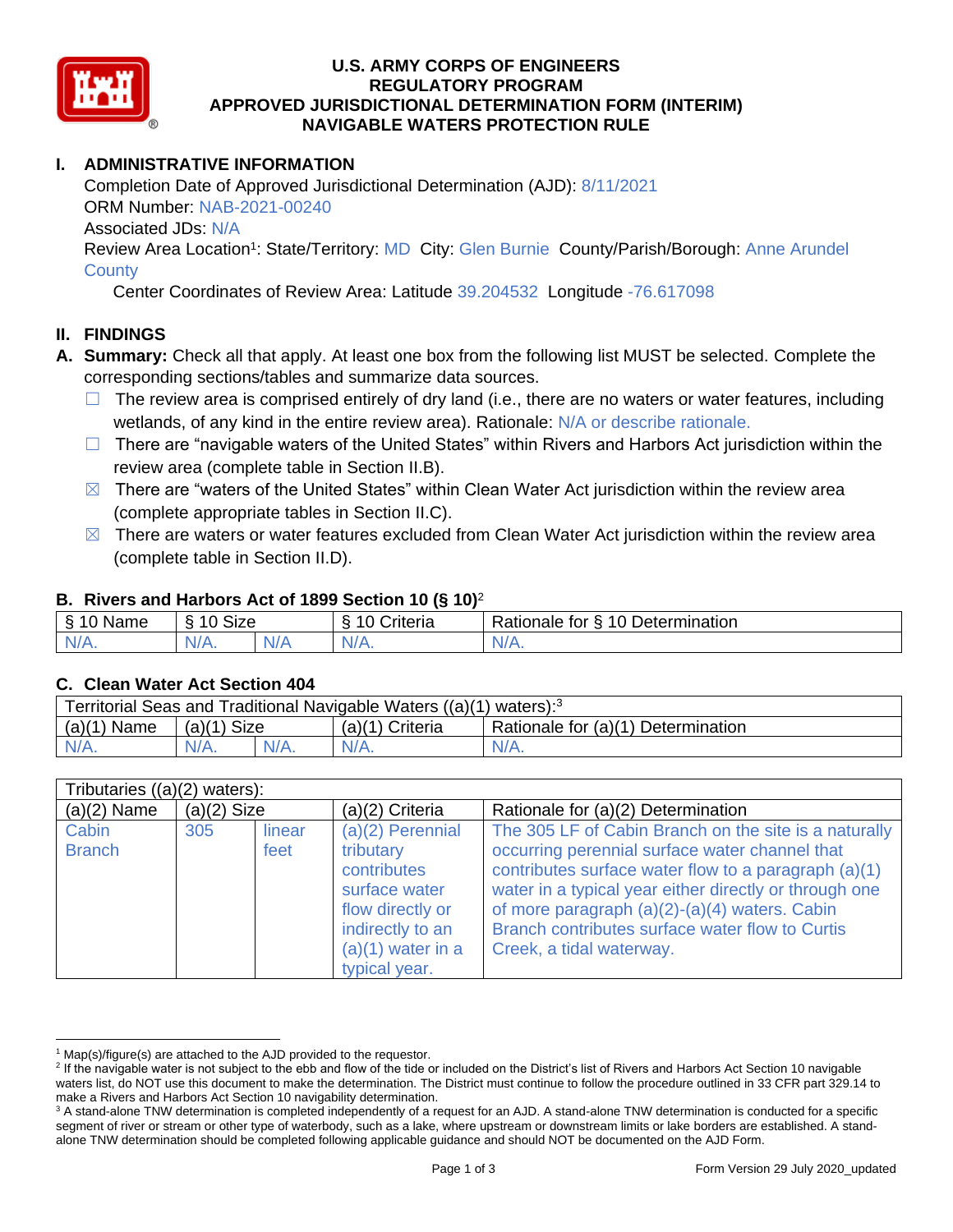

#### **U.S. ARMY CORPS OF ENGINEERS REGULATORY PROGRAM APPROVED JURISDICTIONAL DETERMINATION FORM (INTERIM) NAVIGABLE WATERS PROTECTION RULE**

| $(a)(3)$ Name<br>Rationale for (a)(3) Determination<br>(a)(3) Criteria<br>$(a)(3)$ Size | Lakes and ponds, and impoundments of jurisdictional waters $((a)(3)$ waters): |         |         |         |         |  |
|-----------------------------------------------------------------------------------------|-------------------------------------------------------------------------------|---------|---------|---------|---------|--|
|                                                                                         |                                                                               |         |         |         |         |  |
|                                                                                         | $N/A$ .                                                                       | $N/A$ . | $N/A$ . | $N/A$ . | $N/A$ . |  |

| Adjacent wetlands ((a)(4) waters): |               |  |                 |                                    |  |
|------------------------------------|---------------|--|-----------------|------------------------------------|--|
| $(a)(4)$ Name                      | $(a)(4)$ Size |  | (a)(4) Criteria | Rationale for (a)(4) Determination |  |
| $N/A$ .                            | $N/A$ .       |  | $N/A$ .         | $N/A$ .                            |  |

# **D. Excluded Waters or Features**

| Excluded waters $((b)(1) - (b)(12))$ : <sup>4</sup> |                       |                  |                        |                                               |
|-----------------------------------------------------|-----------------------|------------------|------------------------|-----------------------------------------------|
| <b>Exclusion Name</b>                               | <b>Exclusion Size</b> |                  | Exclusion <sup>5</sup> | <b>Rationale for Exclusion Determination</b>  |
| <b>Unnamed</b>                                      | 0.003                 | $\text{acre}(s)$ | $(b)(1)$ Non-          | Under the NWPR, non-adjacent wetlands are not |
| wetland A                                           |                       |                  | adjacent wetland.      | Federally regulated.                          |
| <b>Unnamed</b>                                      | 0.007                 | $\text{acre}(s)$ | $(b)(1)$ Non-          | Under the NWPR, non-adjacent wetlands are not |
| wetland B                                           |                       |                  | adjacent wetland.      | Federally regulated.                          |
| <b>Unnamed</b>                                      | 0.006                 | $\text{acre}(s)$ | $(b)(1)$ Non-          | Under the NWPR, non-adjacent wetlands are not |
| wetland C                                           |                       |                  | adjacent wetland.      | Federally regulated.                          |

# **III. SUPPORTING INFORMATION**

- **A. Select/enter all resources** that were used to aid in this determination and attach data/maps to this document and/or references/citations in the administrative record, as appropriate.
	- $\boxtimes$  Information submitted by, or on behalf of, the applicant/consultant: AJD request letter, wetland evaluation report, and wetland data sheets, submitted between July 14 and August 4, 2021.

This information is sufficient for purposes of this AJD.

Rationale: Wetland data sheets and report demonstrate three wetlands on the site are not adjacent wetlands and are therefore not Federally regulated. The wetland evaluation report demonstrates the stream on site is a perennial tributary to an  $(a)(1)-(a)(4)$  water, and is therefore Federally regulated.

- $\Box$  Data sheets prepared by the Corps: Title(s) and/or date(s).
- $\boxtimes$  Photographs: Other: Ground photography included in wetland data sheets and wetland evaluation

# report.

- $\boxtimes$  Corps site visit(s) conducted on: August 3, 2021
- ☐ Previous Jurisdictional Determinations (AJDs or PJDs): ORM Number(s) and date(s).
- ☒ Antecedent Precipitation Tool: *provide detailed discussion in Section III.B*.
- ☒ USDA NRCS Soil Survey: USDA NRCS Web Soil Survey, Anne Arundel County, Maryland. Submitted with wetland evaluation on August 3, 2021.
- ☒ USFWS NWI maps: USFWS National Wetlands Inventory, Submitted with wetland evaluation on August 3, 2021.

☒ USGS topographic maps: USGS Curtis Bay, MD 7.5-Min Quad, Submitted with wetland evaluation on August 3, 2021.

# **Other data sources used to aid in this determination:**

<sup>4</sup> Some excluded waters, such as (b)(2) and (b)(4), may not be specifically identified on the AJD form unless a requestor specifically asks a Corps district to do so. Corps districts may, in case-by-case instances, choose to identify some or all of these waters within the review area.

 $5$  Because of the broad nature of the (b)(1) exclusion and in an effort to collect data on specific types of waters that would be covered by the (b)(1) exclusion, four sub-categories of (b)(1) exclusions were administratively created for the purposes of the AJD Form. These four sub-categories are not new exclusions, but are simply administrative distinctions and remain (b)(1) exclusions as defined by the NWPR.